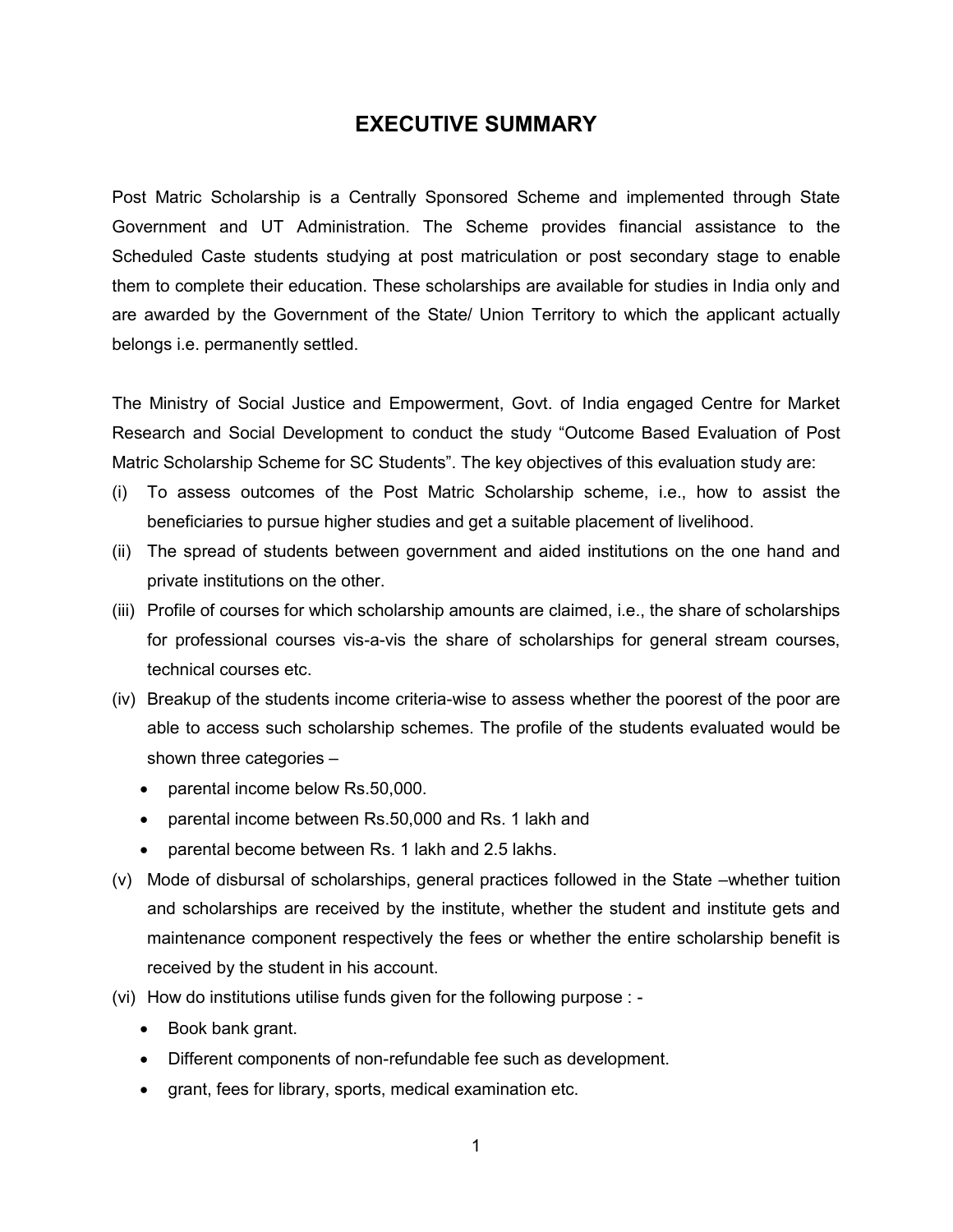- (vii) How does the State prioritise disbursement of funds to different categories of educational institutions?
- (viii) When arrears are paid for previous years, how does the student receive arrears in case he has passed out of the school/college.
- (ix) What guidelines do the States implement to ensure that the student who pays tuition fees is refunded after reimbursement is done to the institution.
- (x) Does the State have any system for refunding the students the amount they have paid or whether the reimbursement is done to the institution alone and if so whether the institution passes on the reimbursement as regards fees and maintenance due to the students.
- (xi) Details of fee structure of the every institute visited should be provided.
- (xii) Evaluation of students identified for sampling should invariably be followed by evaluation of the institutions where they have been pursuing their studies and the District Social Welfare Office which coordinates the implementation of the scholarship scheme.
- (xiii) The study should assess the ease of accessing scholarship portal where students apply online, dissemination of information and support provided to the students for doing so by the institutions/District Welfare Officers.
- (xiv) What arrangements the States have for paying/ reimbursement of scholarship amount of institutes and students who are studying in other States, i.e., away from their State of domicile.

The study was based on the explorative, descriptive and analytical approach. Both secondary and primary research was undertaken to generate required information. Separate Interview schedules were prepared for the beneficiary students, academic institutions and implementing officials at district and State level to elicit the desired information.

The study covered five states namely Rajasthan, Himachal Pradesh, Uttarakhand, Tripura and Odisha. From each state, the districts with higher number of students benefitted under the scheme in last three years were purposively selected for the study in consultation with the state officials. Total number of 28753 SC beneficiary students, 384 academic institutions were surveyed across the five states. Also, the officials of State Departments implementing the scheme in selected five states and District Welfare Officers of 26 selected districts were interacted to know the process of implementation of the scheme.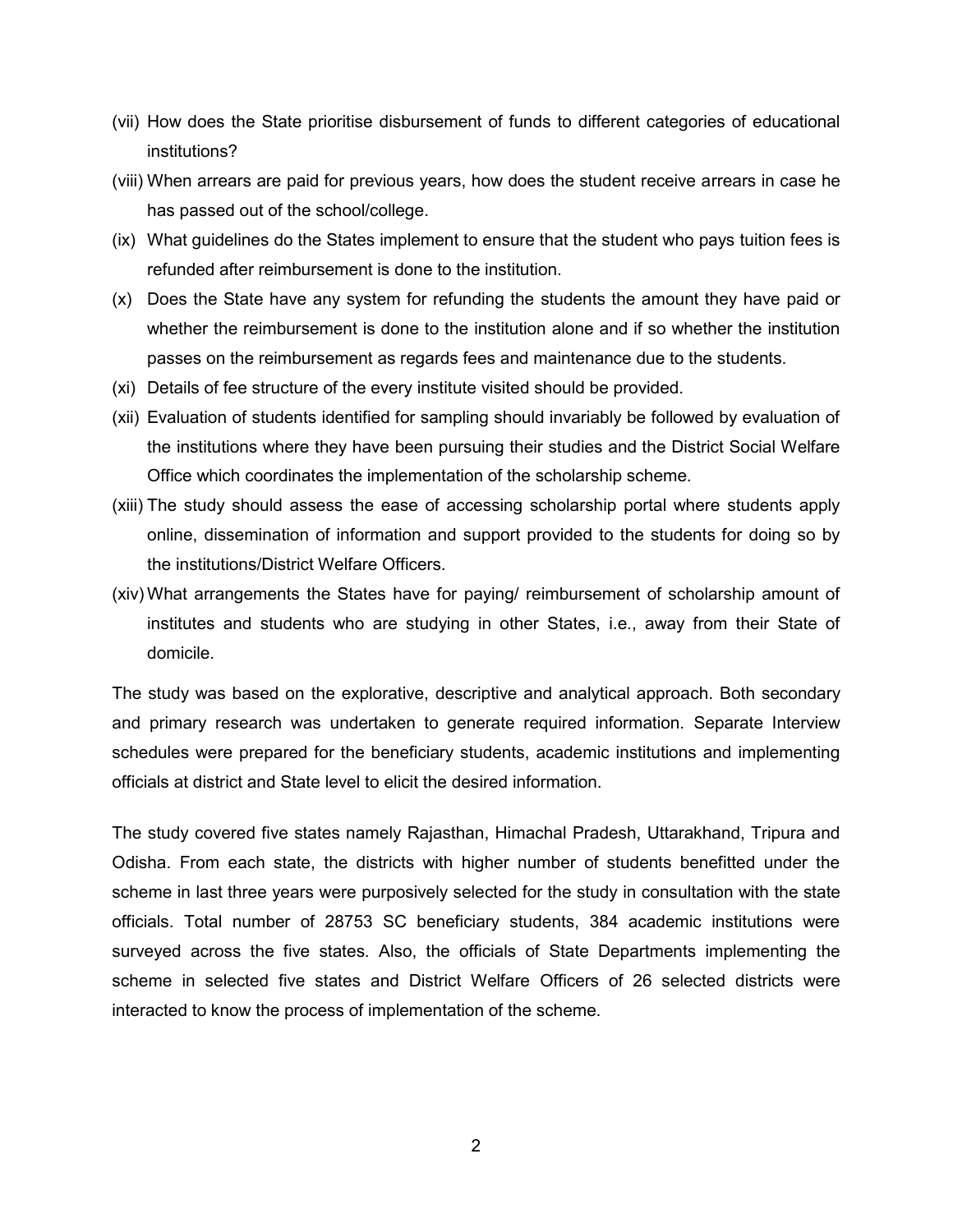## **Major Findings**

#### **Implementation of the scheme by the states**

- The post matric scholarship is implemented in states based on guidelines issued from time to time by it. All states except Tripura have their own PMS portals which regulate the application by students, verification by institutions, sanction by district welfare office and disbursement by the state SC department. In Tripura, applications are submitted by students through national scholarship portal and state conducts verifications and accords sanction offline.
- The scholarship is disbursed through direct benefit transfer to the bank account of students online except in Himachal Pradesh where the tuition fee is directly transferred to the concerned institute. In Odisha, The scholarship in respect of eligible students studying in Government Higher Secondary Schools is transferred to the schools directly.
- In Odisha, students studying outside the state are applying in common application form manually through their institutions to their domicile districts for sanction of scholarship. In Uttarakhand, the eligible students pursuing courses outside the state are entitled to scholarship on completion of study. In Rajasthan, Himachal Pradesh and Tripura, same arrangements for reimbursement are there for all students studying within the state or other states.
- As the scholarship amount including the tuition fee is released directly to the bank accounts of concerned students except in case of Himachal Pradesh, there is no occasion of refund of tuition fee to the student. In Himachal Pradesh, the tuition fees released to the institutions are refunded to students in case they have made full payment of the same prior to release. However, there is no guideline issued by the State in this regard. In Odisha, the Government Higher Secondary Schools are not collecting the tuition fees to the extent of the scholarship amount as decided by the State Government for the category of the students.
- In case the student does not receive the sanctioned amount in a particular academic session, the same is release by the State in the subsequent year and credited to the bank account of the students by the states. In Himachal Pradesh, the same is refunded by the institutes if the tuition fees are already paid by the student and the state does not have any guideline in this regard.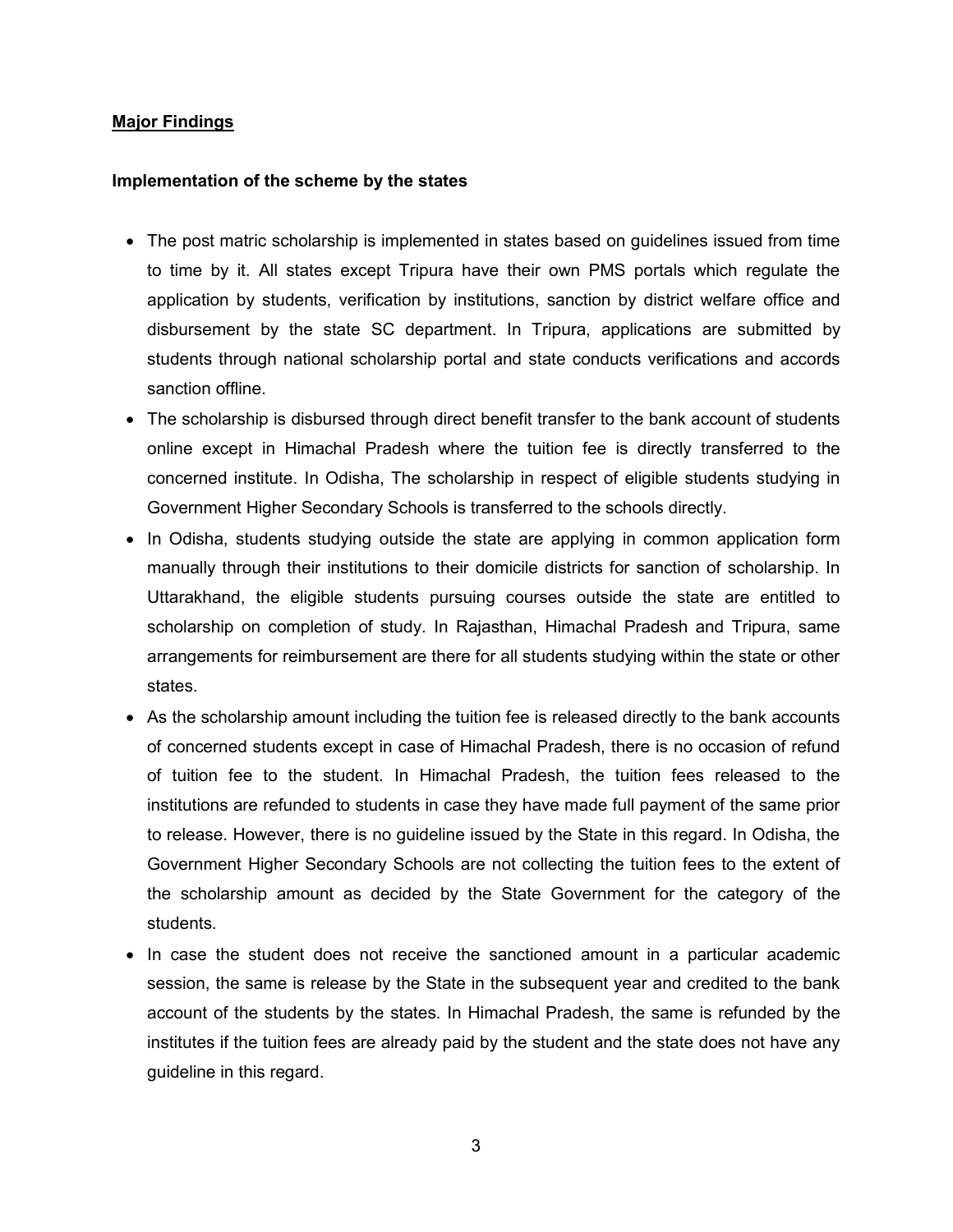- The post matric scholarship is sanctioned and released to all eligible applicants in states after verification of eligibility conditions and requisite documents. However states follow certain priorities in disbursement. In Himachal Pradesh, Odisha, Uttarakhand and Tripura, first priority is given to govt. institutions. In Uttarakhand, after release of scholarship to the eligible students in govt. institutions, students of minority, semi-govt. / govt. aided and private institutions are given the scholarship. In Rajasthan, no priority is given to institutions. However, applicants are released the scholarship in priority of 17 designated categories as decided by the state.
- The study observed that very few institutes have received funds for the purpose of book bank, development, library, sports, medical, etc. The institutes which have received book bank grant have utilized the fund for their central library and purchase of books. The nonrefundable fees given to the institutes for development are utilized by the institutes for the purpose of upgrading facilities in the institute, for developing infrastructure and for students' welfare. The grant/ fees given for library, sports, medical examination to the institutes are utilized for purchase of books for the library, purchase of sports equipment, TA-DA to sports participants, first aid, etc.

## **Particulars of the beneficiary students**

- Majority of the surveyed beneficiary students (61.3%) benefitted under PMS-SC were male. The percentage of surveyed female beneficiaries is 38.7%. Compared to other states, more percentage of female beneficiaries were surveyed in Uttarakhand.
- It is observed that 47.6% come under the age group of up to 20 years, while 71.4% beneficiaries belong to the age group of 21 to 25 years, and 1% beneficiaries are in the age group of above 25 years. State wise analysis observed that majority of the beneficiary students in Odisha are up to 20 years of age, while majority of the beneficiary students in Uttarakhand, Himachal Pradesh, Rajasthan and Tripura are in the age group of 21 to 25 years.
- On analysis of the courses being pursued by surveyed beneficiary students reveals that 30.5% students are studying in Group-I courses, while 23% in Group-II, 12.2% in Group-III and 34.3% in Group-IV courses.
- Majority (74.1%) of students surveyed are studying in the private institutions, while 25.9% are studying in the government institutions.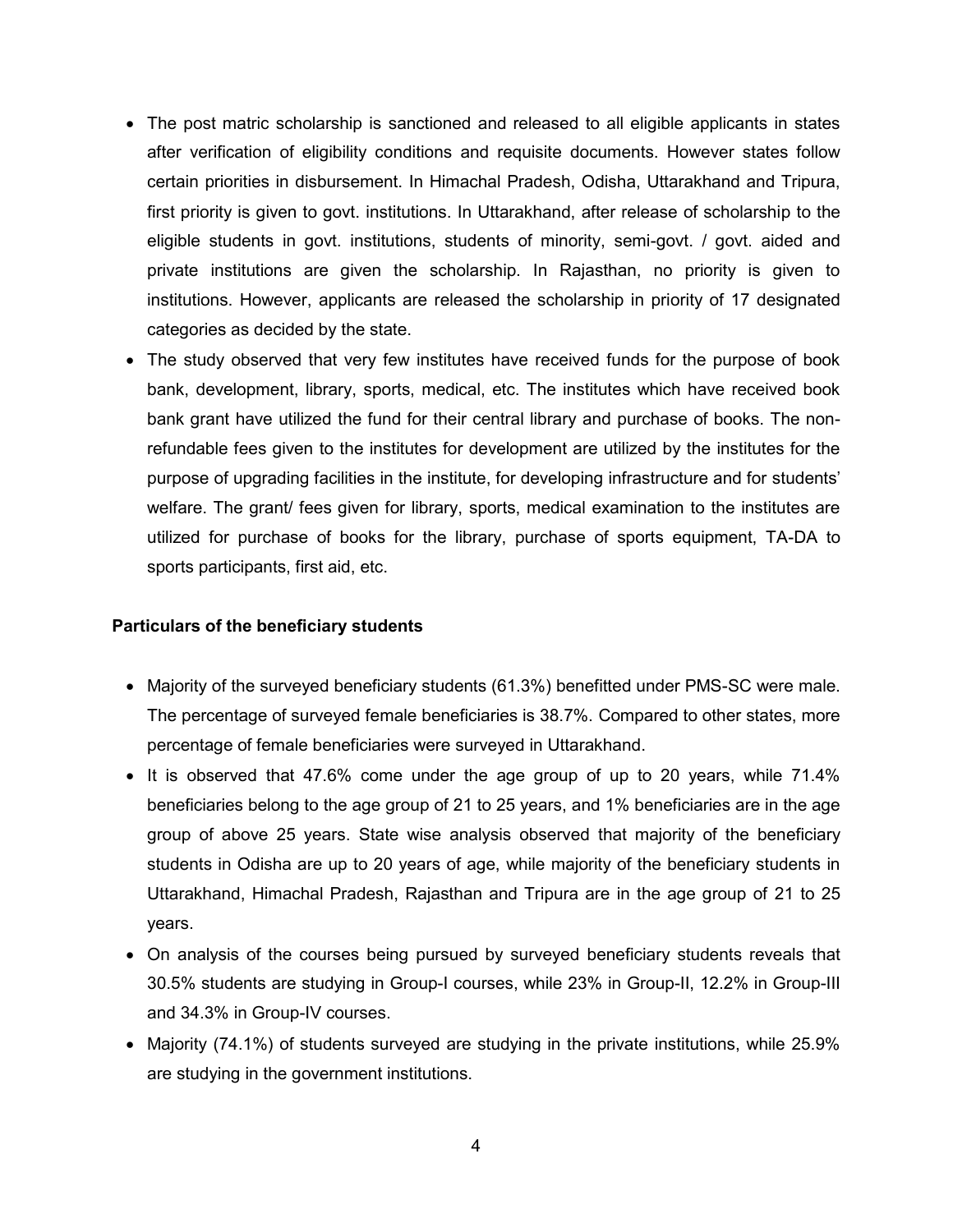- 43.9% parents of surveyed beneficiaries are farmers, 31.3% are casual labour, 11.6% are job-employed and 12.2% are doing small business. Majority of the parents or guardians of the beneficiary students in Rajasthan are farmers, majority of the parents or guardians in Odisha and Tripura are casual labourers, and majority of the parents or guardians in Uttarakhand are small time businessman. However, highest percentage of parents or guardians in Himachal Pradesh are job-employed.
- The study observed that majority (60.3%) of the parents/guardians' income from all sources is below Rs. 50,000/- per annum, while 32.4% parents/guardians' annual income is between Rs.50,000/- and Rs. 1 lakh, and 7.3% parents/guardians' annual income is above Rs. 1 lakh to 2.5 lakhs. State wise analysis of data on parents/guardians' income shows that majority of the parents/guardians' income is below Rs. 50,000/- per annum in Rajasthan, Odisha, Himachal Pradesh and Tripura, while majority of the parents/guardians' income is above Rs. 50,000/- per annum in Uttarakhand.

#### **Awareness and submission of application**

- All the State Governments/UT Administrations announce the details of the scheme and invite applications by issuing an advertisement in the leading newspapers of the State and through their respective websites. It is observed that 32.5% beneficiary students came to know about the scheme from the newspaper, while 17.5% have come to know about the scheme from the internet, 24.5% have come to know from the friends, 16.3% have come to know from institute teachers, 8.3% have come to know from the institute staff, and 0.9% have come to know from the District Welfare Office.
- The study finds that most (89.7%) of the beneficiary students had submitted online application, while 10.4% had submitted the application to the institution where they study. While very few beneficiary students in Odisha and Tripura had submitted the application to the institution, more than one-tenth beneficiary students in Uttarakhand, Rajasthan and Himachal Pradesh had applied for the scholarship by submitting applications to their institutes.
- Beneficiaries who submitted the application form online, 38.9% of them reported that they found difficulty in accessing the scholarship portal and application form submission. While most of the beneficiary students in Rajasthan and majority of the beneficiary students found difficulty in accessing the scholarship portal and application form submission, more than 40% beneficiary students in Himachal Pradesh found difficulty in accessing the scholarship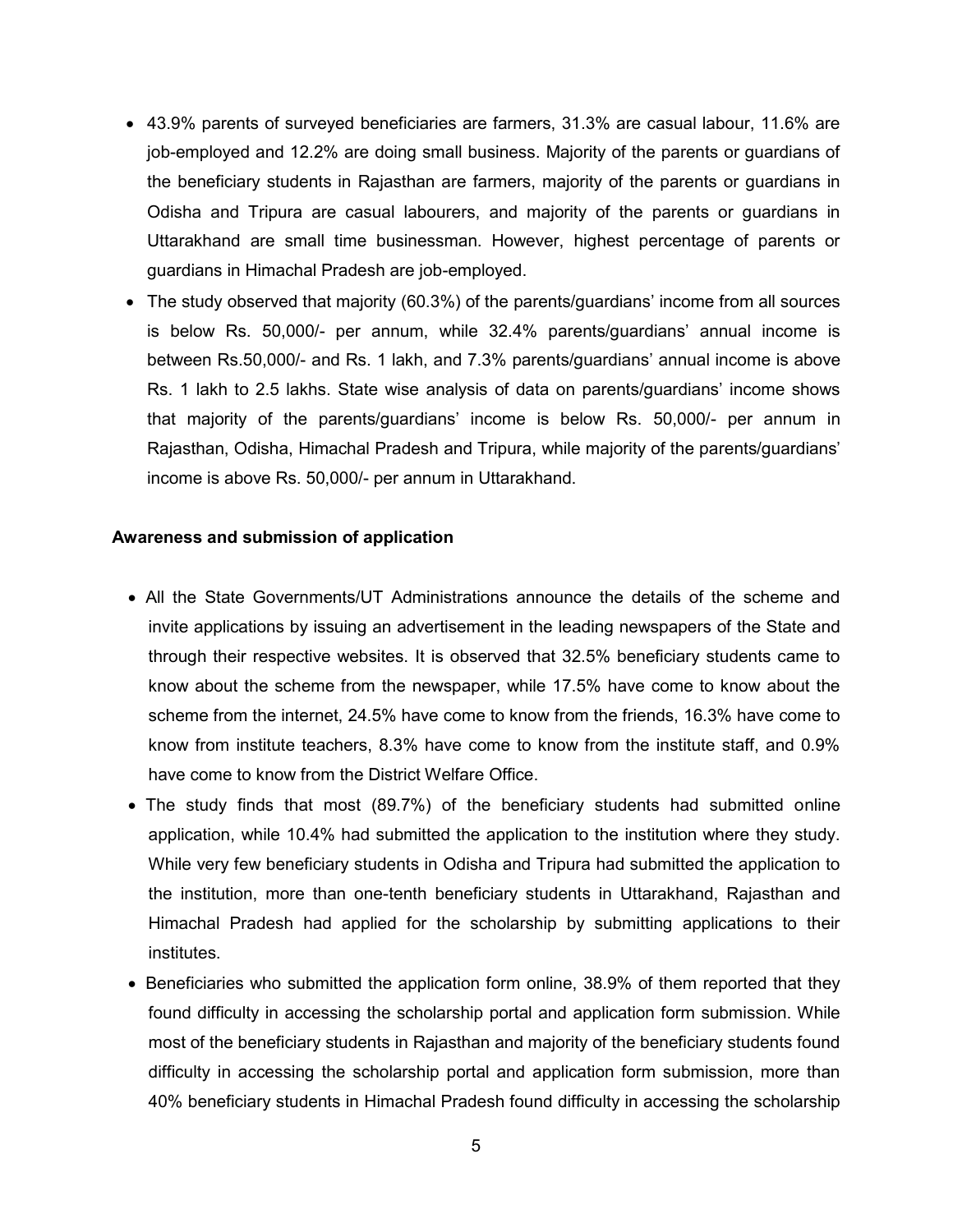portal and application form submission. It was observed that beneficiary students in Odisha and Tripura did not found any difficulty in accessing the scholarship portal and application form submission. The difficulty faced by the student in submitting application, is low network availability and slow speed of the portal.

• Most (82.1%) of the beneficiary students informed that they have got information or support from institutes/ District Welfare Officers for submission of online application on scholarship portal. However, 22.7% beneficiary students in Rajasthan, 18.2% Uttarakhand, 14.1% in Odisha and 8.9% beneficiary students in Himachal Pradesh informed that they have not got any information or support from institutes/ District Welfare Officers for submission of online application on scholarship portal. The institutes display the advertisement issued by state government along with necessary guidelines, on their notice board. Some institutes also provide support of a teacher and an assistant to help the students to access scholarship portal and apply online.

#### **Outcomes of the scheme**

- 21.7% surveyed students benefitted under the scheme informed that the scholarship has helped them to a large extent to pursue higher study, while 57.5% students indicated that they have been benefitted to some extent for higher study by the scholarship amount, 18.8% students have been benefitted to slight extent, and 2% students informed that they have not been benefitted for higher study by the scholarship amount.
- Present status of beneficiary students revealed that only 0.2% beneficiaries are in job employment, while 4.4% are self-employed. Thus, the study found that 4.6% beneficiaries are job-employed or self-employed while most (95%) beneficiaries are presently student and 0.4% beneficiaries are presently unemployed. The beneficiaries who are employed, most of them were of Odisha, Rajasthan and Himachal Pradesh. 94.9% of students who have completed their studies availing PMS, are doing higher study, while 4.1% are employed and 1% are unemployed.
- Analysis of course wise present status of beneficiary students who have completed the course reveals that 4.8% beneficiary students of Group-I courses are employed, while 3% beneficiary students of Group-II are employed, 6.8% beneficiary students in Group-III are employed, and 1.7% beneficiary students of Group-IV are employed. Further, most of the students (94.9%) are pursuing higher studies.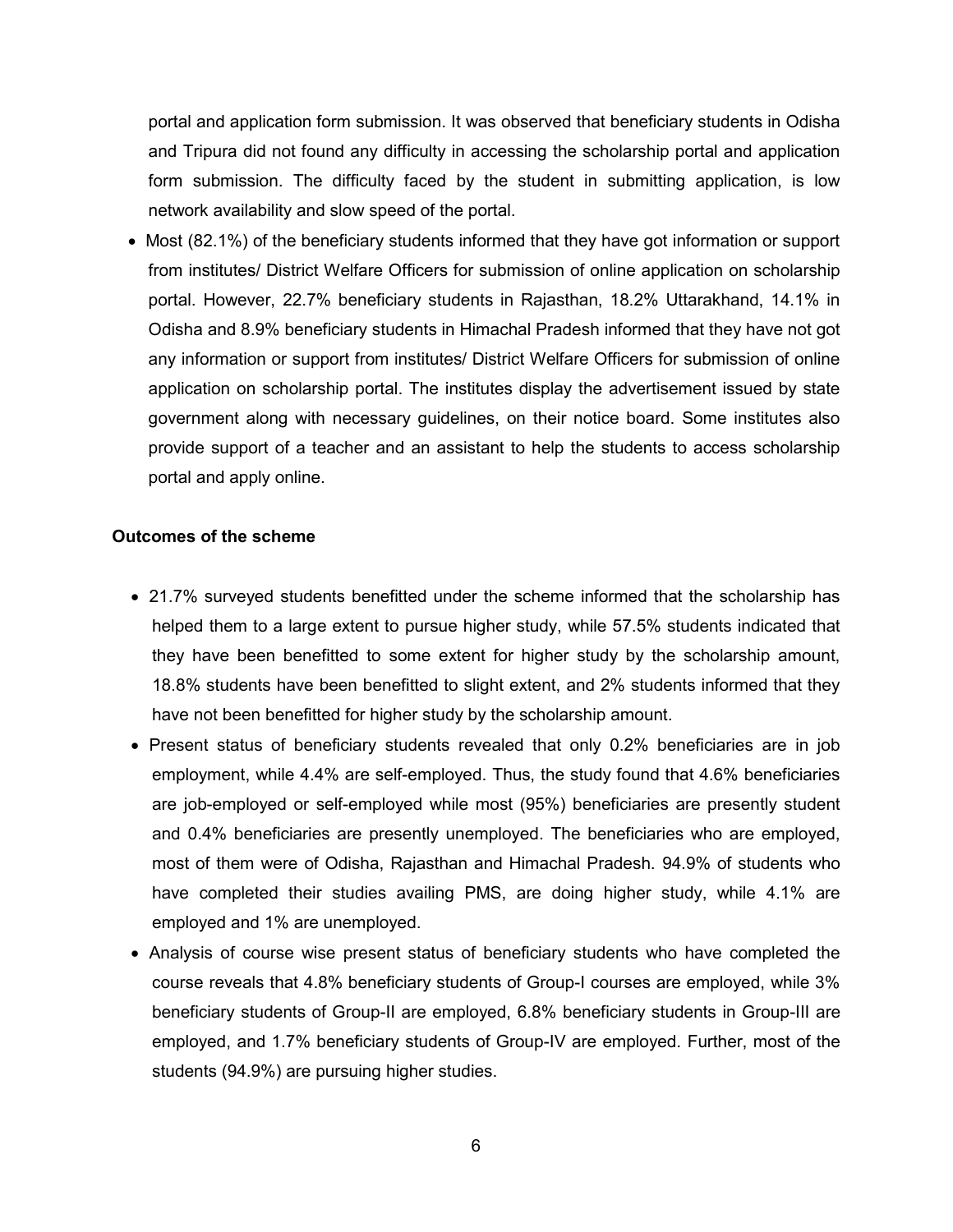- While analyzing the monthly income of 1339 job-employed and self-employed beneficiaries, it was found that monthly income of 13.3% beneficiaries is below Rs. 5,000/-, it is Rs. 5,000/- to Rs. 10,000/- for 82.7% beneficiaries, and the monthly income is above Rs. 10,000/- for 4% beneficiaries. Compared to other states, the study observed that more percentage of employed beneficiaries in Uttarakhand are having a monthly income of above Rs. 10,000/-.
- 17.4% beneficiary students indicated that the scholarship has helped a large extent in getting a suitable placement of livelihood, 54.8% indicated the help as moderate, 20.9% indicated the help as slight, and 7% beneficiary students indicated that the scholarship has not helped them in getting a suitable placement of livelihood.
- On adequacy of the scholarship amount given to the students, majority (71.4%) beneficiary students viewed that the scholarship amount given under the scheme is neither adequate nor adequate, while 24% viewed that the scholarship amount is adequate, and 4.6% beneficiary students viewed that the scholarship amount under the scheme is inadequate.
- More than three-fourth (79.9%) surveyed beneficiary students viewed that the income ceiling of Rs. 2.5 lakhs per annum to receive the scholarship is justified, while about onefifth (20.1%) students viewed the income ceiling of Rs. 2.5 lakhs is unjustified.

## **Conclusion and Recommendations**

The "Outcome Based Evaluation of Post Matric Scholarship Scheme for SC Students" assessed the various aspects of the implementation and impact of the scholarship provided under the scheme and revealed that the scheme has been successful to a great extent. Even though the support under this scholarship scheme has made substantial impact on the beneficiary students in providing financial assistance for their higher study and completion of respective courses, the performance of the scheme can be improved by giving some importance to the implementation part of the scheme.

## **Recommendations**

1) Transparency in the sanction of post matric scholarship is evolving with the introduction of portals, seeding of aadhaar number in the bank accounts of the beneficiary students, and release of scholarship through DBT to the accounts of the beneficiary students. To further strengthen the transparency in the system, the followings are suggested.